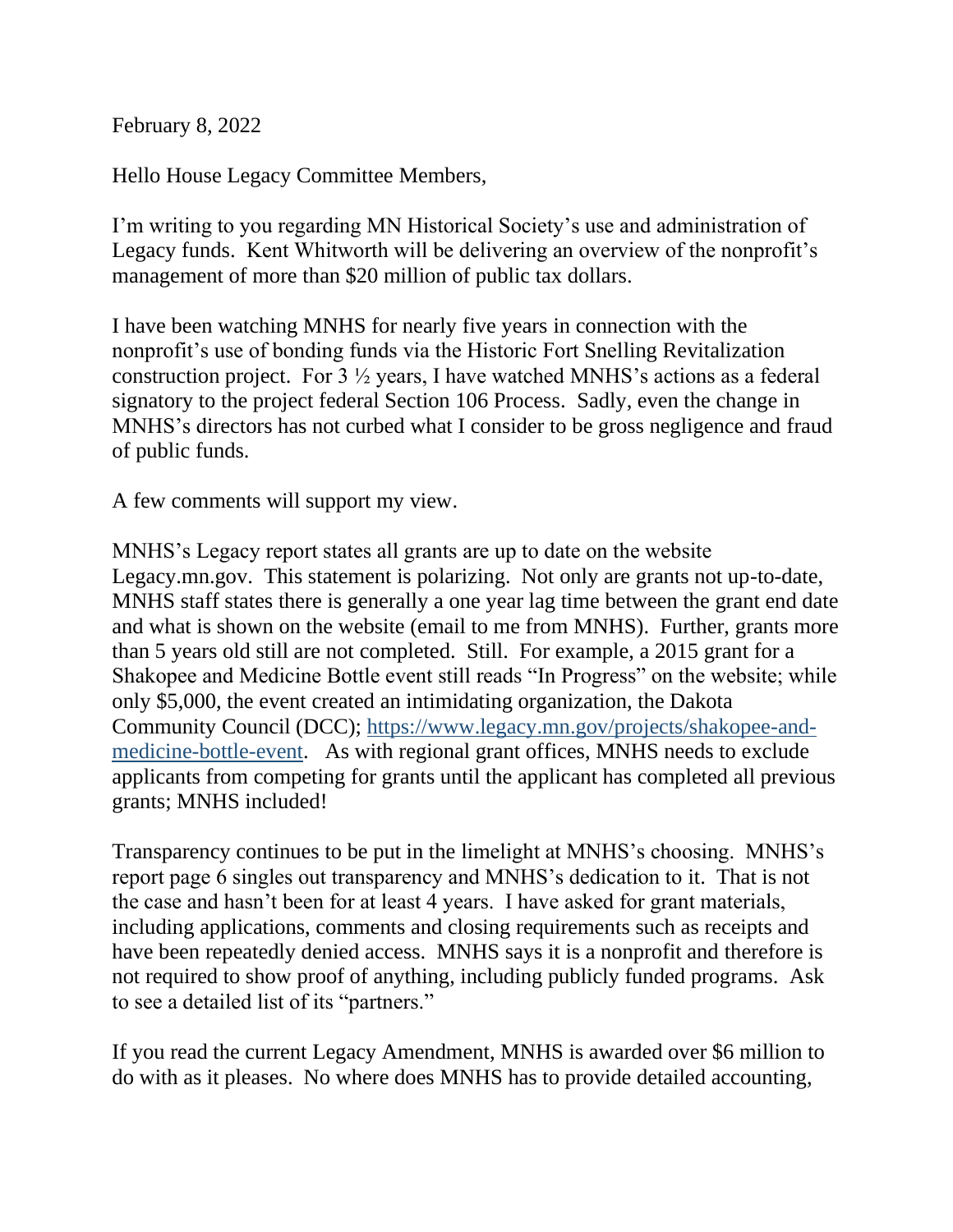list its "partners" or give an accounting for dollar amounts given to "groups." State statute Chapter 13 protects nonprofits even with public funds are involved.

A case in point is the DCC, Dakota Community Council, created specifically to design the Shakopee and Medicine Bottle Memorial, Place of Remembrance, and other significant areas of the Fort Snelling Revitalization project. In MNHS's 2020 report *Ninety Percent Design Description and Preliminary Assessment of Effects*, a report submitted to the federal government and created using funds appropriated under 2018 bonding, reads the "area is approached via a circular walkway to encourage thoughtfulness and respect for the memory of Wakanozanzan and Sakepan (Medicine Bottle and Shakopee)." The two were convicted and hanged at Fort Snelling for crimes against humanity; intentional murder of a single group of people, in this case unarmed American (white) civilians. The report clearly connects the dots of what "partners" means to MNHS, a nonprofit.

Fast forward to November 2021, 6 years later, and MNHS held a Native American Indian Community Day. The event was advertised as Legacy funded according to signage on site prior to and on the day of and according to several websites. However, MNHS claimed the event was not Legacy funded when I asked for a copy of the grant application materials. Coincidently, the lunch given was from a company owned by an MNHS Executive Council member. This leans more to a conflict of interest than transparency.

Also, within the 2022 Legacy report, I noticed a very important missing piece – exclusion - entire cultures are being ignored. The feature story of the Chert quarry misses the mark. The process is continuing to exclude vital tribes from the planning process. The Oneota culture was declared an enemy of the Dakota and all remaining Dakota tribes in Minnesota. The Oneota tribes spoke a completely different language. Any signage being developed by an existing Minnesota tribe will be unbalanced and untrue because it is not reflective of the descendants of the Oneota people – of which are the Ioway, also a federally recognized tribe. MNHS's support of this "partnership" without inclusion of the direct descendants of the Oneota culture is a travesty and only extends the erasure of those tribes from the Minnesota landscape, a landscape the Ioway called homeland until forcibly erased by war declared by the Dakota.

The Ioway people have also been erased in the Pilot Knob/Oheywahe project mentioned in the report. Also not mentioned is a key member of the "partner" Pilot Knob Preservation Association (page 46) is the spouse of a key employee of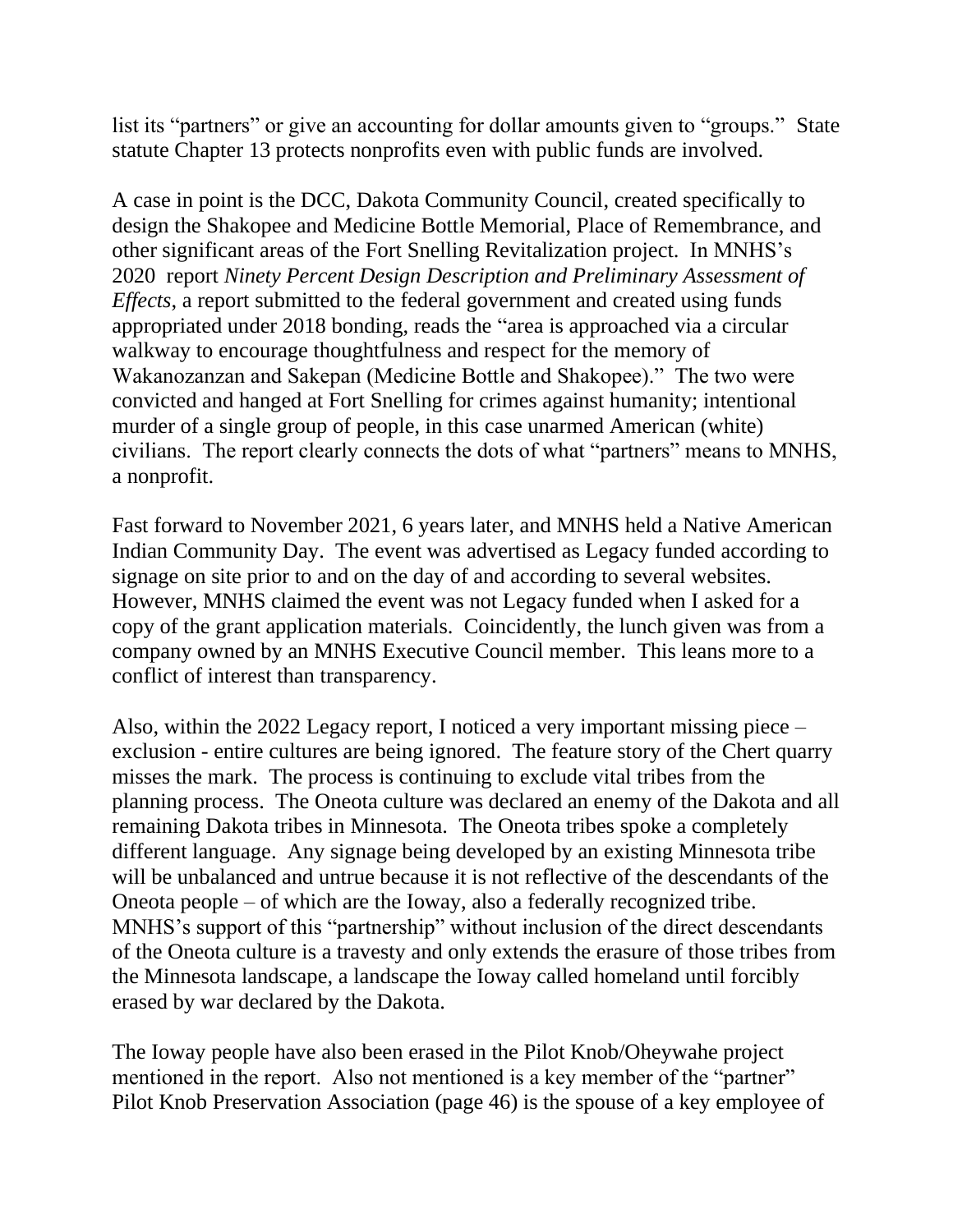MNHS. In 2012, the same pair funneled nearly \$100,000 of Legacy funds to craft a book that is now being scrutinized for its false claims against early Minnesota residents. By the way, that 2012 grant was a one year grant, but it is listed as "ongoing" a decade later via the legacy.mn.gov website. <https://www.legacy.mn.gov/projects/us-dakota-war-1862-publications>

Finally, an element that needs to be addressed in legislative methods is the Statewide Survey segment of ACHF Legacy. Surveys are used for National Historic Register nominations and updates. While they can be used for other documentation, a survey is necessary for Register preparations, initial and revision. Minnesota's Department of Administration now controls the State Historic Preservation Office (SHPO) whose job is to maintain the State's Register, statewide and national. SHPO has only recently moved to the Dept. of Admin from MNHS, the nonprofit. There is no longer reason for MNHS to administer this segment of funding nor control any aspect of Statewide surveys unless it is interested in its own nonprofit ventures. Therefore, this is a technical change that needs to be updated within Legacy and budget. When Legacy was developed, SHPO was part of the nonprofit MNHS. Due to the move, the funds need to move as well. This requires a bill to make the change.

This is a lot to digest and I am available to help answer any questions. I have no professional relationship or financial gain to profit from in writing to you. Rather, I have become invested in MNHS's activities as a result of their access denial to reports crucial to the Fort Snelling Revitalization program. MNHS refused me access under their nonprofit classification. After creating a group and applying for inclusion as a federal signatory in the federal processes associated with construction, I was given access to the reports. If you are not permitted access to those reports, please contact and I will see you get them.

On a final note, page 39 of the Legacy report reveals \$63,000 for Veterans Relations. I have never heard of any special group for veterans. No veterans group is listed as a Consulting Party in the federal Section 106 Process. Dakota Community Council, developed and led by paid MNHS employees is listed. I have been involved in the Fort Snelling project for 4 years with a focus on veteran and military representation and have never been invited to or consulted about veteran needs, focuses, or programming. My family's military history dates to the Revolutionary War.

Thank you for your time and changing how a nonprofit administers public tax dollars,